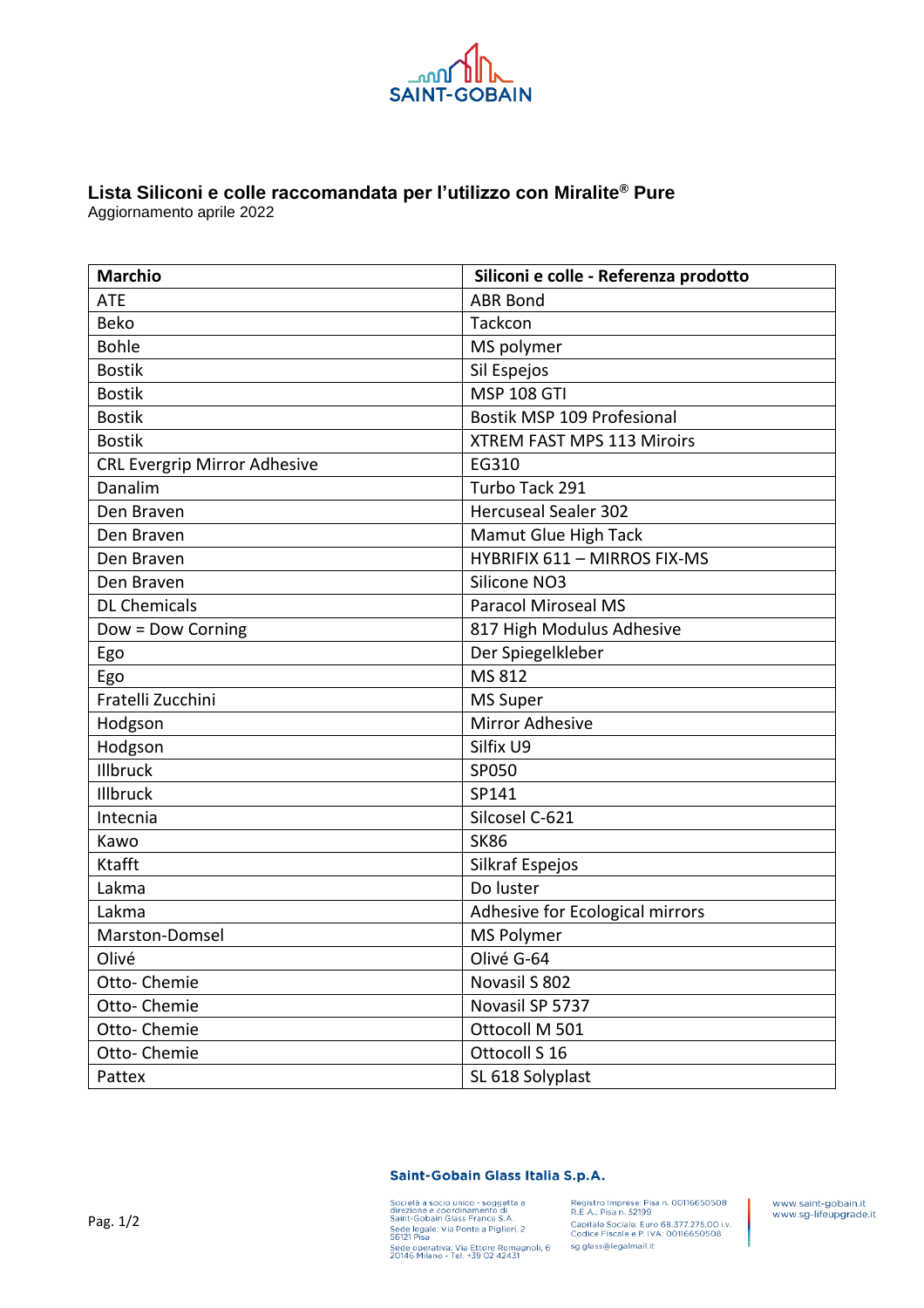

| <b>Marchio</b> | Siliconi e colle - Referenza prodotto |
|----------------|---------------------------------------|
| Quilosa        | Orbasil N32                           |
| Ramsauer       | 660 Spiegelkleber                     |
| Sika           | Sikaflex 118                          |
| Soudal         | Silirub <sub>2S</sub>                 |
| Soudal         | Soudal Mirror fix                     |
| Wurth          | <b>MS Mirror</b>                      |
| Wurth          | <b>MS Instant Espejos</b>             |

Saint-Gobain Glass Italia S.p.A.

Società a socio unico - soggetta a<br>direzione e coordinamento di<br>Saint-Gobain Glass France S.A.<br>Sede legale: Via Ponte a Piglieri, 2<br>56121 Pisa<br>Sede operativa: Via Ettore Romagnoli, 6<br>20146 Milano - Tel. +39 02 42431

Registro Imprese: Pisa n. 00116650508<br>R.E.A.: Pisa n. 52199<br>Capitale Sociale: Euro 68.377.275,00 i.v.<br>Codice Fiscale e P. IVA: 00116650508 sg.glass@legalmail.it

www.saint-gobain.it<br>www.sg-lifeupgrade.it